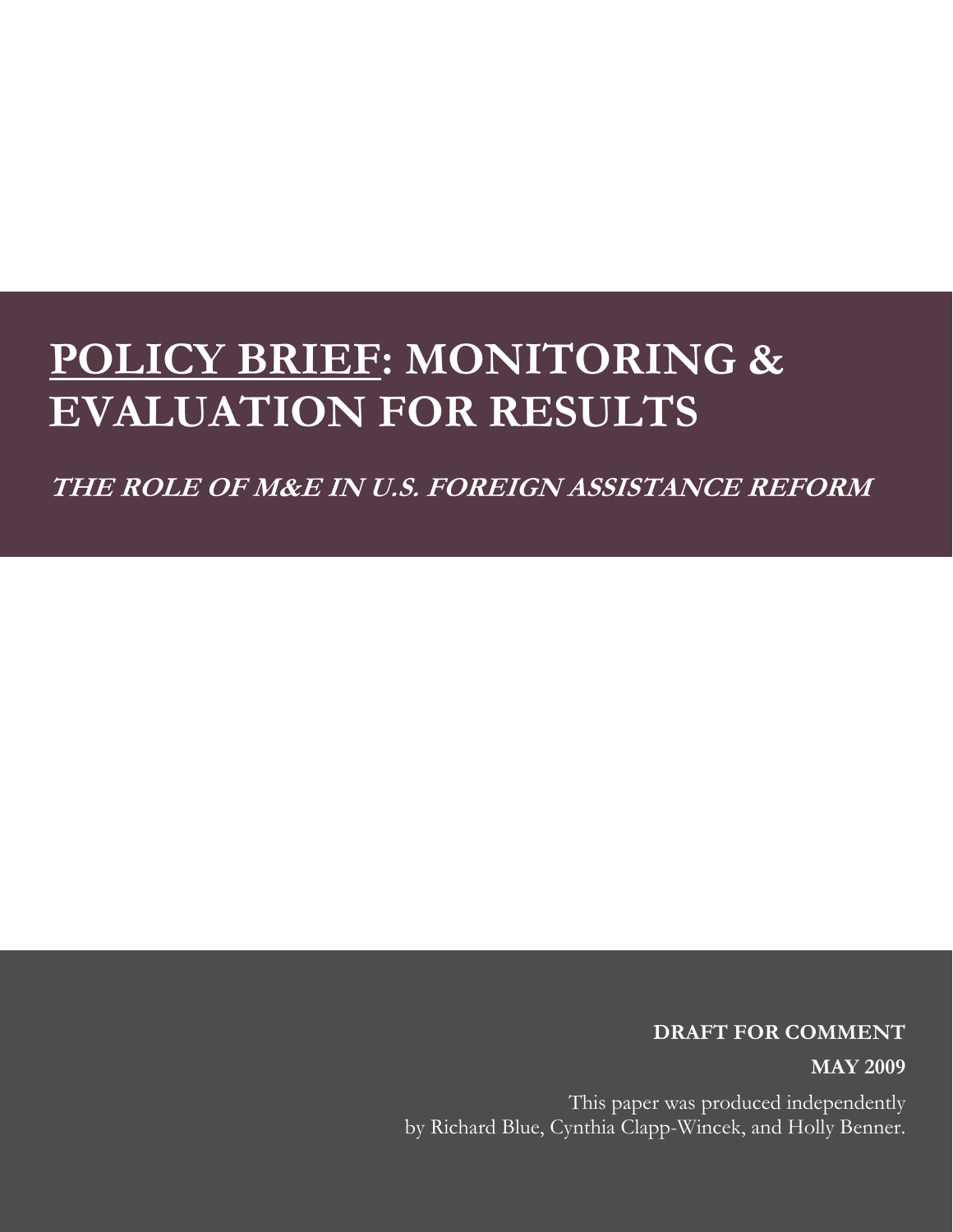# **I. INTRODUCTION**

International development, as determined by the U.S. Government, is one of the three principal pillars of U.S. foreign policy, along with defense and diplomacy. The goal of U.S. foreign assistance<sup>[1](#page-1-0)</sup> is to further America's foreign policy interests in expanding market economies and democratic polities while improving the lives of those in the developing world.<sup>[2](#page-1-1)</sup> President Obama and Secretary of State Hillary Clinton have repeatedly underscored a commitment to reform and invest in U.S. development assistance, pointing to its central importance to U.S. national security and America's global leadership. President Obama's civilian-side foreign affairs budget request for 2010 increased by 11% from previous years, reflecting the new administration's commitment to rebuild America's foreign affairs capability.

With increasingly complex and interconnected global challenges, and the creation of specialized offices and agencies across the U.S. government, delivery of U.S. foreign assistance is now a tangled web that spreads across at least 50 different objectives, 20 government agencies and 50 offices.<sup>3</sup> The U.S. Agency for International Development (USAID)—which has traditionally led U.S. foreign assistance efforts—administers less than half of U.S. foreign aid while the share administered by the Department of Defense (DOD), for example, has grown from 3.5 percent in 1998 to 18 percent in 2006.[4](#page-1-3) Calls for reform of foreign assistance have come from many sources in academia, think tanks, foundations, the international NGO community, and current and former USG officials, including former USAID Administrators. Reform proposals stress the need for increased investment alongside more coherence, transparency, accountability and learning from experience to improve U.S. assistance.<sup>[5](#page-1-4)</sup>

### **Monitoring and Evaluation in U.S. Foreign Assistance Reform**

Critical to a more effective and efficient U.S. foreign assistance strategy is a robust monitoring and evaluation system that assesses intermediate outcomes and ultimately impact of foreign assistance programs, helps agency leaders better target foreign aid, and contributes to improved U.S. assistance investments globally. Current monitoring and evaluation of most U.S. foreign assistance is uneven across agencies, focuses on outputs rather than outcomes and impact, lacks sufficient rigor, and does not produce the necessary analysis to inform strategic decision making.

Effective monitoring and evaluation can serve multiple stakeholders—from host country citizens and institutions to U.S. decision makers in the field and in Washington. But effective utilization of evaluation results does not come without effort. No matter how rigorous or relevant, a completed report is just the first step in a process of dissemination, discussion, and debate. To achieve more

 $\overline{a}$ 

<span id="page-1-0"></span><sup>&</sup>lt;sup>1</sup> This brief is based on "Beyond Success Stories: Monitoring and Evaluation for Foreign Assistance Results", May 2009, by the same authors. In these reports, we focus on foreign assistance managed by civilian USG agencies—the Department of State, the U.S. Agency for International Development, and the Millennium Challenge Corporation. We have excluded PEPFAR programs because it is a somewhat unique program and outside of our experience.

<span id="page-1-1"></span><sup>&</sup>lt;sup>2</sup> www.usaid.gov

<span id="page-1-2"></span><sup>&</sup>lt;sup>3</sup> Brookings-CSIS Taskforce, "Transforming Foreign Assistance for the  $21<sup>st</sup>$  Century, Executive Recommendations," (June 2008)  $^4$  Orform Armoriae "Smart Development: Why U.S. Foreign Aid Demanda Maior Reform ". Feb <sup>4</sup> Oxfam America, "Smart Development: Why U.S. Foreign Aid Demands Major Reform," February, 2008.

<span id="page-1-4"></span><span id="page-1-3"></span> $5$  See <foreignassistancereform.wikispaces.com> for a Center for Strategic and International Studies compilation of a bibliography on foreign assistance reform.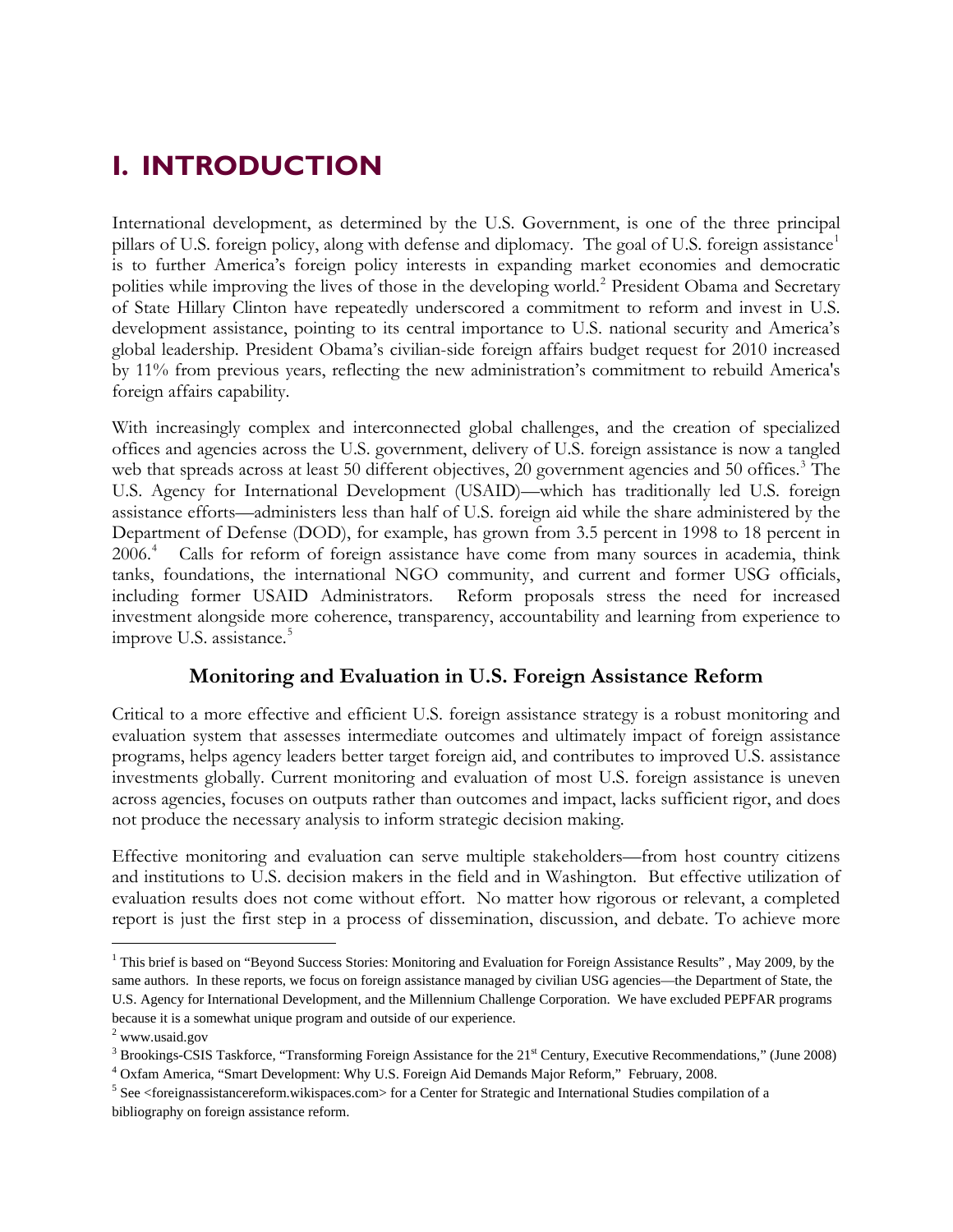effective foreign assistance, U.S. leadership must create a 'learning culture' which values knowledge, and accepts the reality that not all programs will be successful or should be sustained.

Effective U.S. foreign assistance rests upon the ability to carefully analyze and carry out assistance programs that address the key problems for a particular location, to monitor the implementation of that assistance, and to rigorously evaluate the results. Knowledge-driven management of U.S. foreign assistance spending reinforces the efficient use of resources, strengthens program effectiveness in order to have the greatest impact on people's lives, and therefore, expands our ability to meet our foreign policy and security objectives.

# **II. CURRENT PRACTICE: CRITICAL CHALLENGES**

This brief takes a unique perspective on the present status of monitoring and evaluation efforts as practiced in the principal civilian agencies that provide foreign assistance—USAID, the Millennium Challenge Corporation (MCC), and the Department of State—and makes recommendations for a monitoring and evaluation system within a learning culture. Findings derive from literature review, interviews with senior USG officials and survey responses from 'external evaluators'—individuals who conduct evaluations of U.S. foreign assistance programs, either as part of consulting firms, nongovernmental organizations (NGOs), or as individual consultants. External evaluators were chosen because: 1) the authors are external evaluators themselves with prior USAID and State experience; 2) in recent years, the majority of evaluations completed of USG foreign assistance programs have been contracted out to external evaluation experts; and 3) evaluators are hired to reflect on whether foreign assistance efforts were effective and why. This gives them a unique perspective. The work of the Center for Global Development and the HELP Commission also make significant contributions to this discussion.

### **Key Findings - Monitoring**

The role of monitoring is to determine the extent to which the expected outputs or outcomes of a program or activity are being achieved. When done well, monitoring can be invaluable to project implementers and managers to make mid-course corrections to maximize project impact. While monitoring requirements and practice vary across U.S. agencies and departments, the following broad themes emerged from our research;

- The role of monitoring in the USG foreign assistance community has changed dramatically in the last 15 years. The role of USG staff has shifted to primarily monitoring contractors and grantees. Because this distances USG staff from implementation of programs, it has resulted in the loss of dialogue, debate and learning within agencies.
- The myriad of foreign assistance objectives requires a multiplicity of indicators. This has led to onerous reporting requirements that try to cover all bases.
- There is an over reliance on quantitative indicators and outputs of deliverables over which the project implementers have control (such as number of people trained) rather than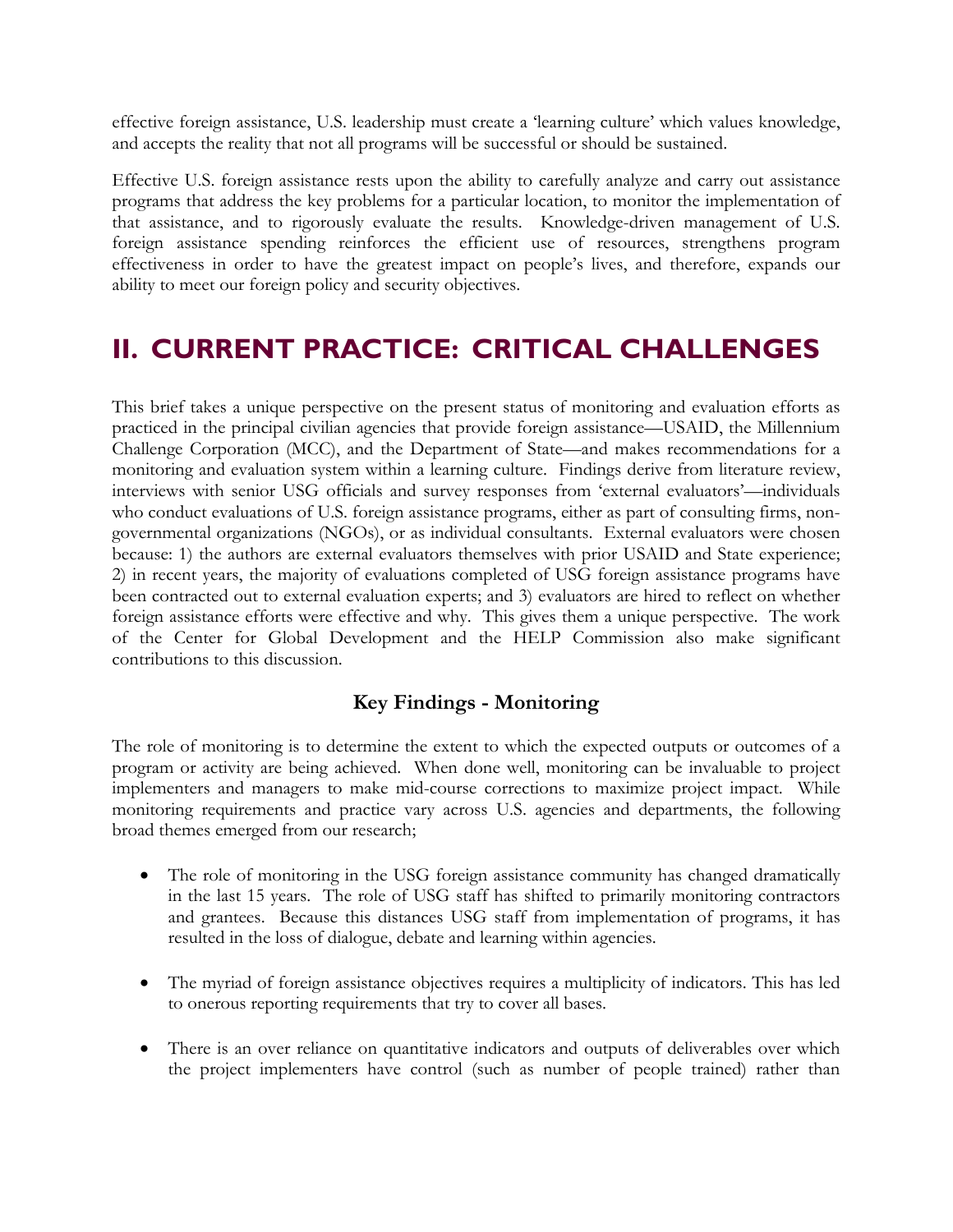qualitative indicators and outcomes, expected changes in attitudes, knowledge, and behaviors.

• There is no standard guidance for monitoring foreign assistance programs—the requirements at MCC are very different from those at DOS and USAID. Some implementing agencies and offices have no guidance or standard procedures.

### **Key Findings – Evaluation**

There is also great diversity in the evaluation policies and practices across USG agencies administering foreign assistance. MCC has designed a very robust impact evaluation system for its country compacts, but these evaluations have yet to be completed. The Education and Cultural Affairs Bureau at the State Department has well respected evaluation efforts, but there is limited evaluation work in other bureaus and offices in the Department. USAID has a long and rich evaluation history but neglect and lack of investment, as well as recent foreign assistance reform efforts, have stymied those functions. The following themes emerged in our study:

#### **The decision to evaluate: when, why and funding:**

- The requirements on the decision to evaluate vary across U.S. agencies. There is no policy or systematic guidance for what should be evaluated and why. More than three quarters of Survey respondents emphasized the need to make evaluation a requirement and routine part of the foreign assistance programming cycle.
- Evaluators rarely have the benefit of good baseline data for U.S. foreign assistance projects which makes it difficult to conduct rigorous outcome and impact evaluations that can attribute changes to the project's investments.
- While agencies require monitoring and evaluation plans as part of grantee contracts, insufficient funds are set aside for M&E, as partners are pressured to spend limited money on "non-programmatic" costs.

#### **Executing an evaluation:**

- Scopes of work for evaluation often reflect a mismatch between evaluation questions that must be answered and methodology, budget and timeframe given for an evaluation.
- Because of limited budget and time, the majority of respondents felt that evaluations were not sufficiently rigorous to provide credible evidence for impact or sustainability.

#### **Impact and utilization of evaluation:**

• Training on M&E is limited across USG agencies. Program planning, monitoring and evaluation are not included in standard training for State Department Foreign Service Officers or senior managers, a particular challenge when FSOs and Ambassadors become the in-country decision makers on foreign assistance programs.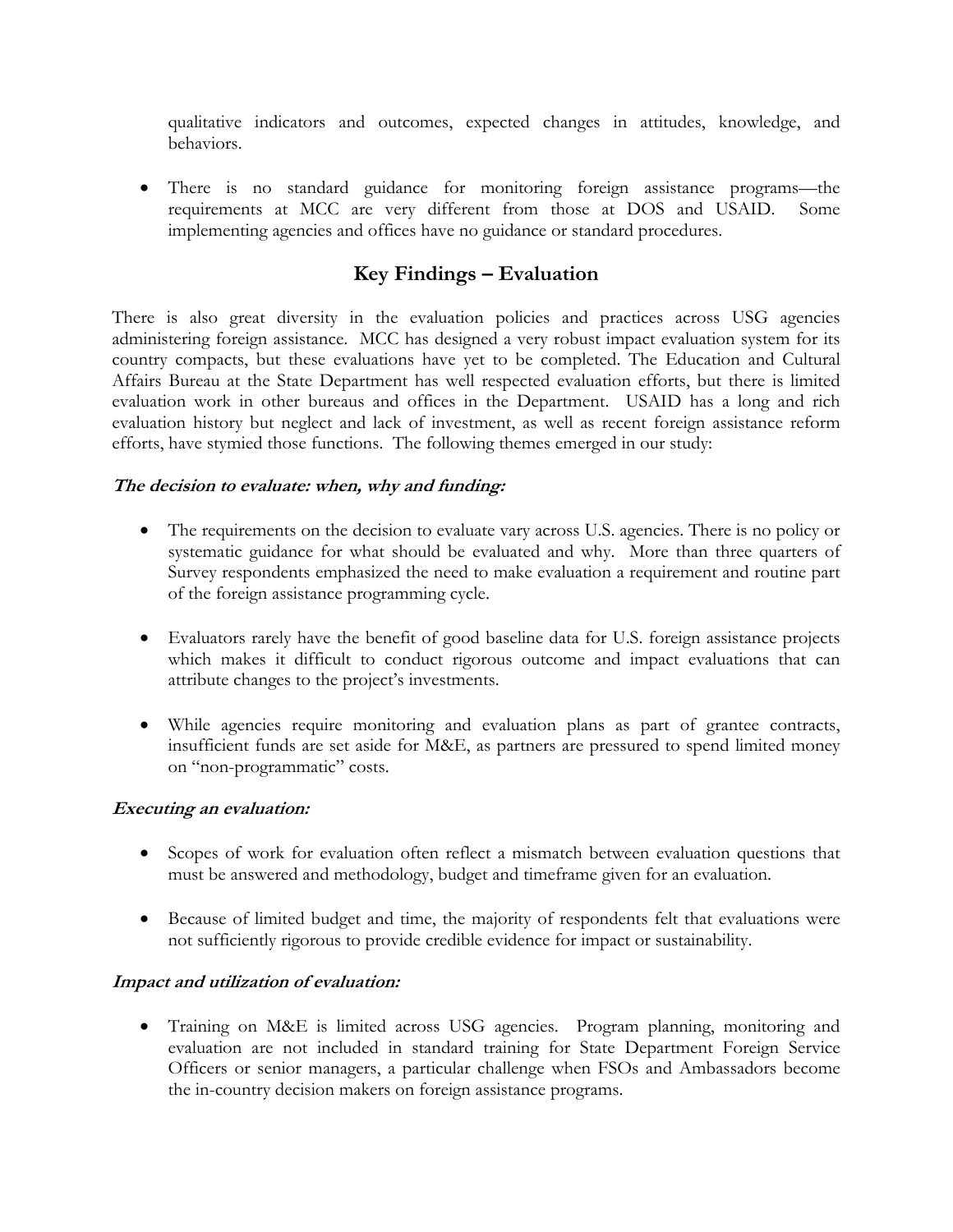- Evaluations do not contribute to agency-wide or interagency knowledge. If "learning" takes place, it is largely confined to the immediate operational unit that commissioned the evaluation rather than contributing to a larger body of knowledge on effective policies and programs.
- Two thirds of external evaluators polled agreed or strongly agreed that USAID cares more about success stories than careful evaluation.
- Bureaucratic incentives do not support rigorous evaluation or use of findings with the possible exception of MCC which supports evaluation but does not yet have a track record on use of findings.
- Evaluation reports are often too long or technical to be accessible to policymakers and agency leaders with limited time.

# **III. POLICY RECOMMENDATIONS**

The call to modernize U.S. foreign assistance sets the stage for the necessary reform of the structures, policies and processes that govern monitoring and evaluation in the U.S. foreign assistance community. The organizations responsible for implementing our foreign assistance efforts must be able to manage well, learn from experience, and be broadly transparent and accountable for results to the U.S. Congress and the American people. This requires a transformation in values, practices and organizational capacities of all USG agencies responsible for implementing foreign assistance programs.

### **Create a Center for Monitoring and Evaluation**

A more robust M&E and learning culture for foreign assistance results will not occur without the commitment of USG interagency leadership and authoritative guidance. Whether or not calls to consolidate agencies and offices disbursing foreign assistance are heeded, the most efficient and effective way to accomplish this learning transformation would be to establish an independent Center for Monitoring and Evaluation (CME), reporting to the Office of the Secretary of State or the Deputy Secretary of State for Management and Resources. The Center would be placed within the Secretary or Deputy Secretary's Office to ensure M&E efforts become a central feature of foreign assistance decision-making.

The CME would support the development of effective monitoring and evaluation systems and practices in all USG agencies responsible for foreign assistance, while undertaking policy relevant comparative evaluations on major programs that involve multiple USG agencies. The Center would reinforce a 'learning culture' for U.S. foreign assistance and demonstrate that USG leadership values the importance of good monitoring and evaluation, as well as the time, financial, and human resource requirements necessary for improving the effectiveness of U.S. foreign assistance investments. A "center" of competence, expertise, and experience could also inculcate values, provide guidance, and insure high quality work from all implementing agencies.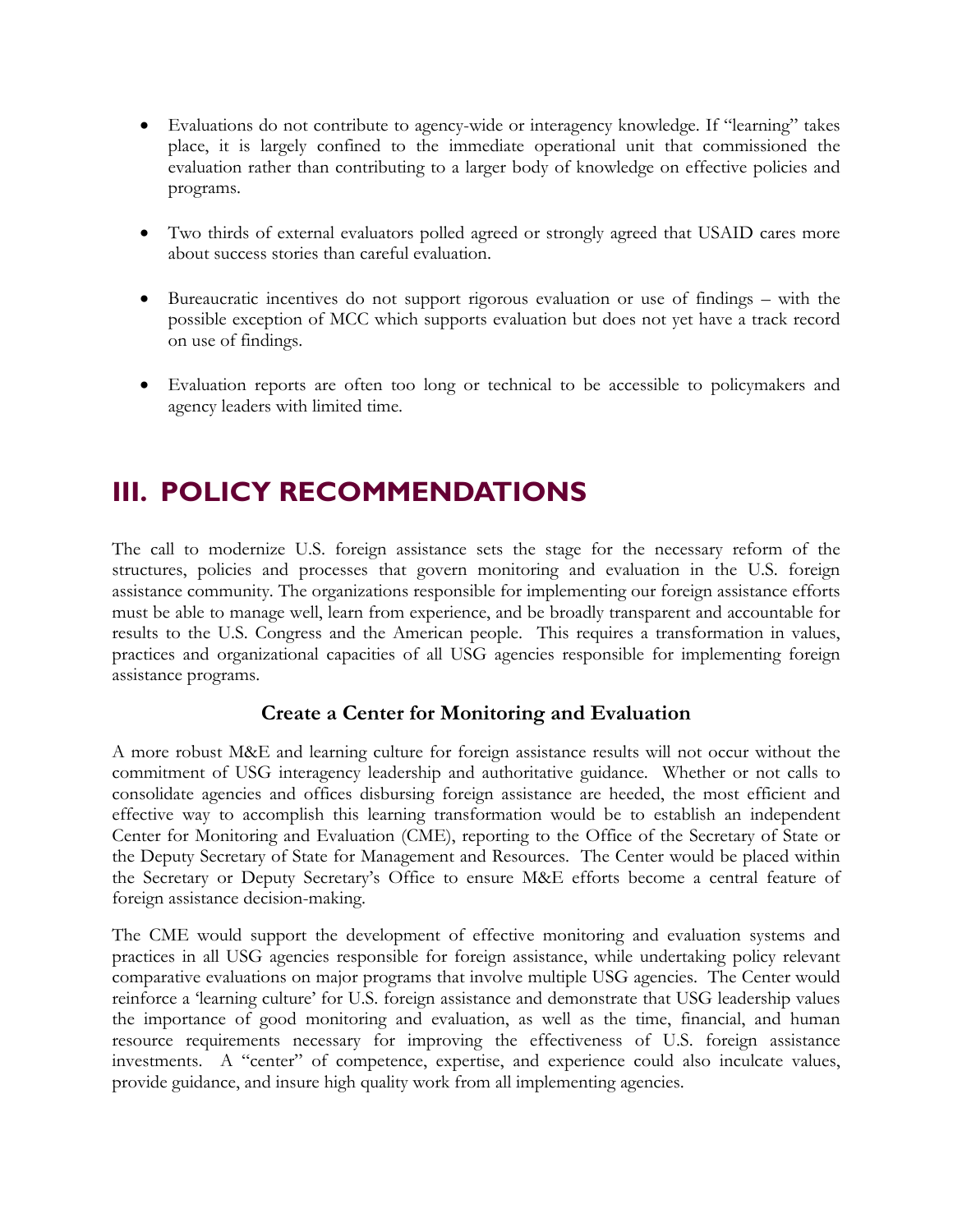The Director of CME must have the status, political support and bureaucratic independence to ensure high-level interagency access and to represent the M&E agenda to other senior policy makers. If a new Foreign Assistance Authorization Act is passed by the U.S. Congress, the CME would benefit from explicit statutory authority outlining its independence, authorities and reporting responsibilities.

## **Responsibilities – Center for M&E**

#### **Learning and reporting**

- Design a streamlined monitoring system with a better balance between learning and accountability. Allocate sufficient resources and expertise to meeting monitoring requirements or scale back the requirements.
- Develop a comprehensive annual evaluation agenda and overall M&E budget request for all foreign assistance agencies. In addition to senior agency and department managers, external stakeholders including the Congress and NGOs should be consulted to identify priority evaluation topics.
- Report annually to the Executive Branch and the US Congress on foreign assistance agencies' principle findings, conclusions and recommendations.
- Conduct interagency meta- and multi-country evaluations for best practices and lessons learned to apply to future programming. Meta evaluations should be carried out in partnership with host governments and other donors.
- Develop programs to facilitate dissemination of evaluation conclusions, and to promote organizational learning and knowledge management by foreign assistance agencies.

#### **M&E capacity building**

- Develop a minimal degree of M&E common standards and requirements across agencies that provide foreign assistance, recognizing that agencies will need a transition period to meet those standards.
- Develop career incentives and personnel policies to create and support a learning culture throughout each agency.
- Mentor and support agencies in their collection and use of M&E information, program reviews and managers' evaluations.
- Introduce results management into training of all staff that will have a role in managing foreign assistance. This includes State Foreign Service Officers and partners from agencies such as the Department of Justice and U.S. Department of Agriculture.
- Provide leadership in building host country capacity to monitor and evaluate their own development.